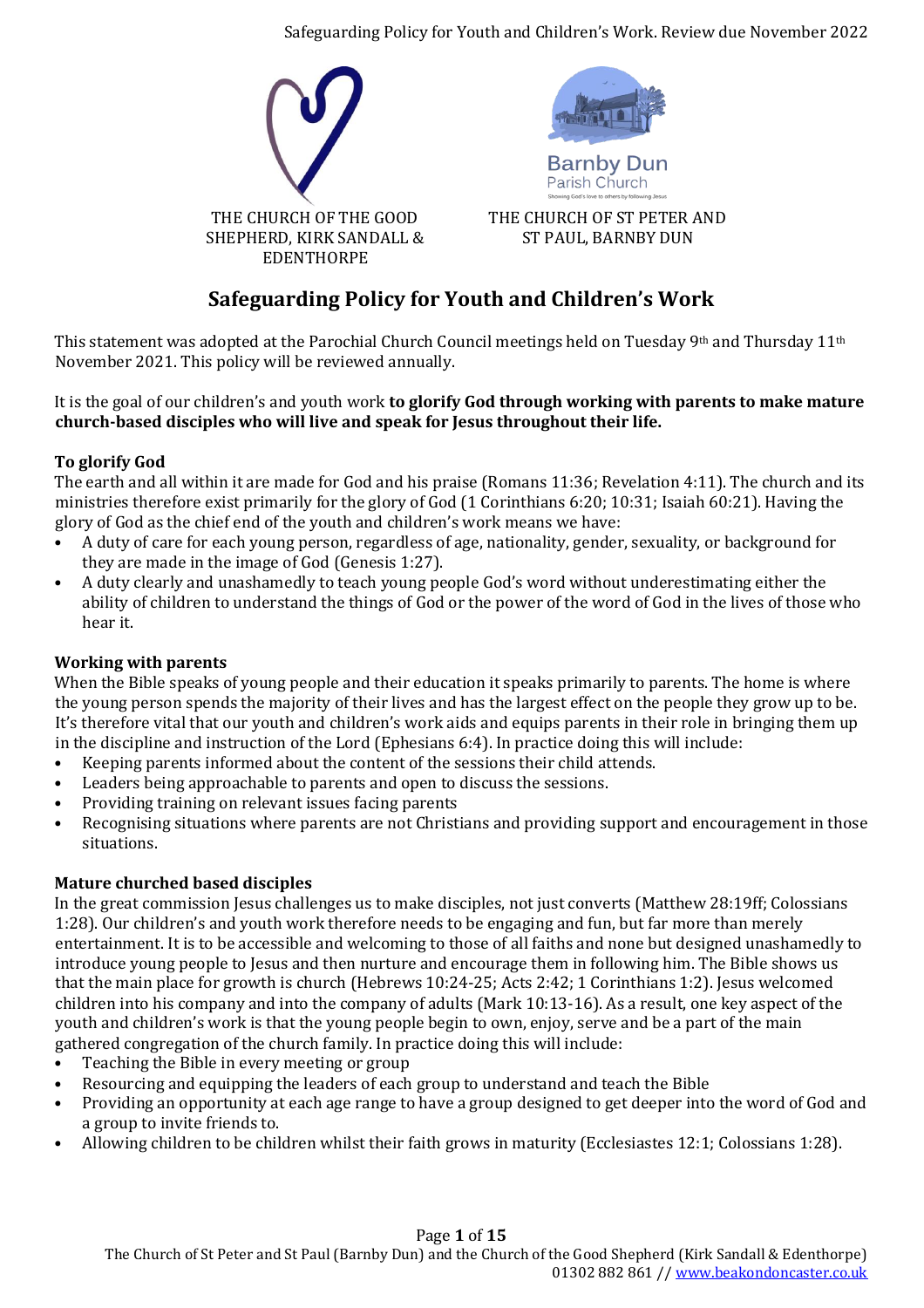### **Live and speak for Jesus**

At the heart of Christian maturity is a desire to take up our cross and follow Jesus (Matthew 16:24; 1 John 5:2; John 14:15). This desire is nurtured through a living relationship with the risen Lord Jesus. It sees sin as abhorrent, grace as astounding and, out of love, seeks to live a life which pleases God (Romans 8:12-17). This is as true of the faith of a 3-year-old as it is of a 53 or 83-year-old, but may be expressed differently. At the heart of our response to God's grace is a call and desire to share Jesus with others. Young people must be given both the space to enjoy a personal relationship with Jesus and the resources to speak of Him to their friends. In practice this will include:

- Leaders setting godly examples of mission and maturity. To this end all leaders are required to adhere to the youth and children's leaders agreement.
- Training for speaking about Jesus and opportunities to invite friends.
- Support and encouragement to practically live as a Christian at their stage of life.

# **Throughout their lives**

This vision for young people seeks not to divorce the child from the adult they will grow into. Statistics show that between 61% and 88% of confessing 18-year-olds are not Church attenders by the time they turn 30, and this trend is only growing. As a result, it's vital that our youth and children's work links discipleship with regularly meeting with Christians of all ages, serving the church and being served. It is also important that the leaders share not only the Gospel, but also their lives with the young people (1 Thessalonians 2:8). This will show young people that Christian faith is not a children's activity but a life-long relationship (Philippians 1:6). The effects of this are wide ranging but will include:

- Encouraging older youth to be involved in the morning services
- Working with the service leaders, music team, and preachers to ensure that, as far as is possible, the content and style of services are accessible for young people
- Encouraging parents to see church as a positive thing, being willing to serve as well as be served
- Ensuring all-age services are of the highest quality and offering resources to preachers
- Delivering teaching about the church within the children and youth curriculum
- Teaching young people to submit to, treasure, be passionate about, feed on, love, share and handle the Bible for themselves. In short: to be set on fire by God's word.

# **Statement of Aims in Safeguarding**

Our aims are:

- To help young people in their Christian discipleship through a programme of learning in church and in school and thereby to deepen their Christian faith
- To offer young people opportunities to engage with, think and learn about the Christian faith in different contexts.
- To enable young people to experience the love of God
- To encourage a strong Christian fellowship
- Help young people realise their full potential physically, mentally, emotionally, and spiritually.
- To encourage young people to take a full part in the Church's life and worship.
- To provide a safe meeting place for young people
- To encourage young people to become responsible adults.
- To provide indoor and outdoor leisure activities for young people that are safe, and risk assessed.
- To uphold everyone's equality in the sight of God.

This document covers the work of the parish with children and young people, in its services and in the groups meeting throughout the week. This includes activities such as:

- 1-to-1 Bible Studies (Various ages, days and times)
- Coffee mornings (Various ages, days and times)
- Messy Church (Various ages, 2<sup>nd</sup> Saturday in the month,
	- 15:00-17:00 @ Barnby Dun Community Hall)
- Children's Church (Various ages, Sunday 09:15-10:30 @ Barnby Dun
	- Sunday 11:00-12:15 @ COGS)

This policy also covers any work undertaken outside of the church buildings but under the umbrella of the PCC.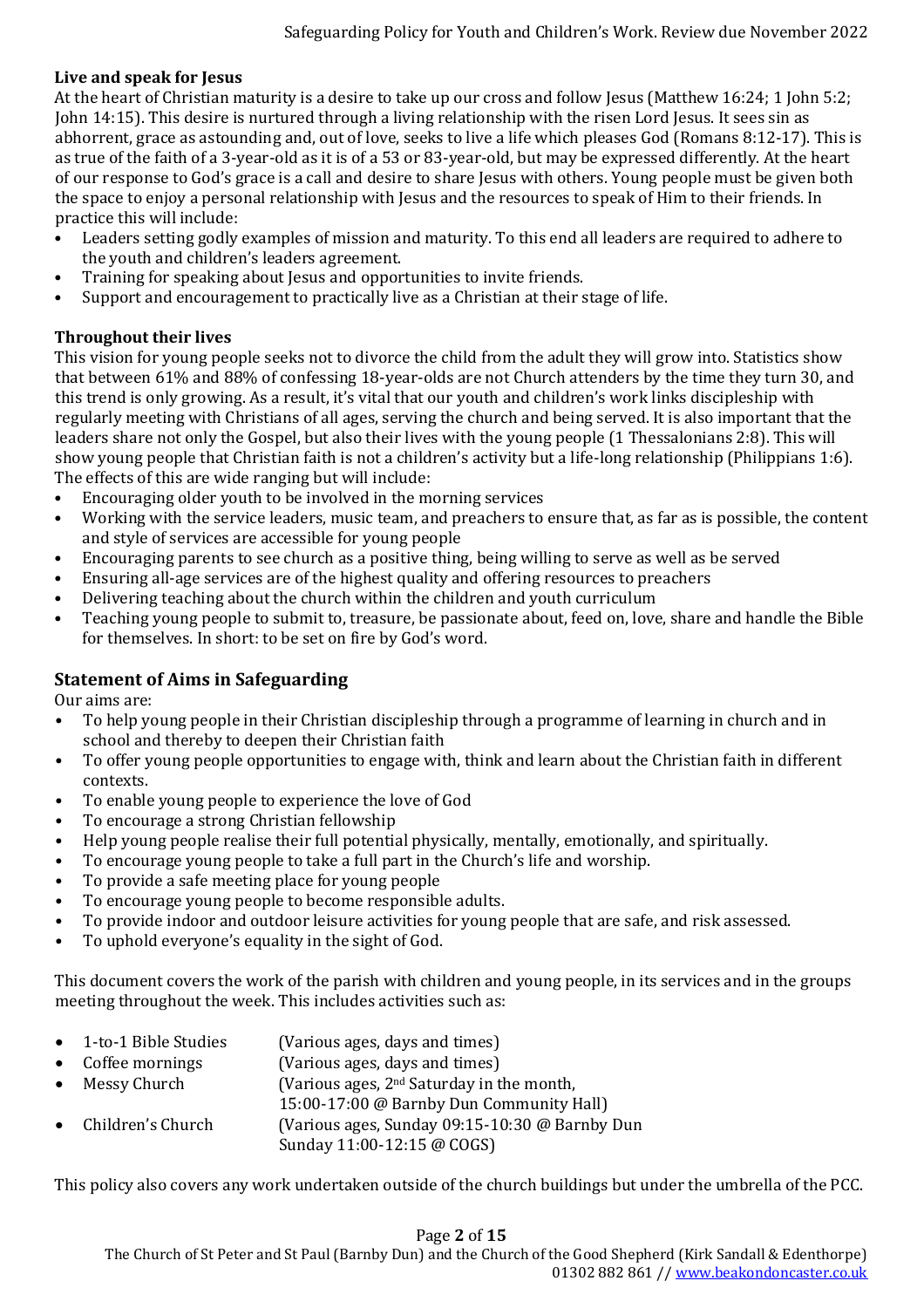# **Policy Statement**

This PCC adopts the policy statement of the Diocese and will display it prominently in all church premises. The PCC expects all church workers to follow its Safeguarding Children Policy and will display it in a prominent place. Special measures are in place regarding 1-to-1 Bible Studies.

# **Introduction**

We are committed to pursuing high standards in caring for children entrusted to us. This document sets out general principles and guidelines for all those involved in working with children at the churches in line with the Church of England Safeguarding Policy (*'Protecting All God's Children'*) and the Diocese of Sheffield's Safeguarding Policy.

# **Application of the Policy**

- All new workers, whether paid or voluntary, working for church-based organisations, will be informed of the policy by the Safeguarding Children officer or the group leader. They will be expected to accept the policy and guidelines and work according to their requirements.
- All new members of the PCCs will be required to accept the policy and guidelines.
- The Standing Committee of the PCCs will oversee the Policy, and it will be placed on the Agenda of the PCC at least annually for review.
- The PCCs will appoint a Parish Safeguarding Officers and will inform the Church House administrator of their details. The appointed **Parish Safeguarding Officers are Deborah George (COGS) and Helen Acton (Barnby Dun)**

# **Church Premises**

- Any organisation booking the use of church premises will be informed of the need to observe the policy via a statement on the Booking Form. They should be expected to confirm they have a Safeguarding policy and appropriate insurance.
- Individuals booking church premises for private functions will have the policy drawn to their attention and accept their responsibility for protecting children at that function.

# **Recruitment**

- The PCCs will follow the recruitment process included in the Safeguarding Children Policy. References, the Confidential Declaration and DBS disclosure via the Diocesan system will be obtained. Appointment to any post, paid or voluntary, will not be made until these processes are complete.
- All appointments will be made on a conditional basis until the completion of a satisfactory probationary period.
- All those working with children and young people will follow the good practice guidelines in the Diocesan Safeguarding Children Policy and Guidelines (see appendix B for the policy statement on the recruitment of ex-offenders).

# **Registration and Parental Consent**

- All groups will keep a register of those attending each session.
- Parental consent forms, including emergency contact details, must be completed for all participants, and must be available to group leaders whenever the group meets. This applies to all groups, whether meeting on church premises or elsewhere.

# **Insurance**

• The PCCs will ensure that there is adequate insurance cover for all activities for children and young people.

# **Fire Regulations and Security**

- All group leaders will be aware of fire regulations and the positions of fire extinguishers. They will be vigilant as to the presence of anyone on the premises during the meetings of the groups.
- They should know who to contact in an emergency relating to the building.

# **Ratios**

The Diocese guidelines of ratios of adult helpers to children will be followed at all times. On no account should an adult be by themselves with any age group.

#### Page **3** of **15**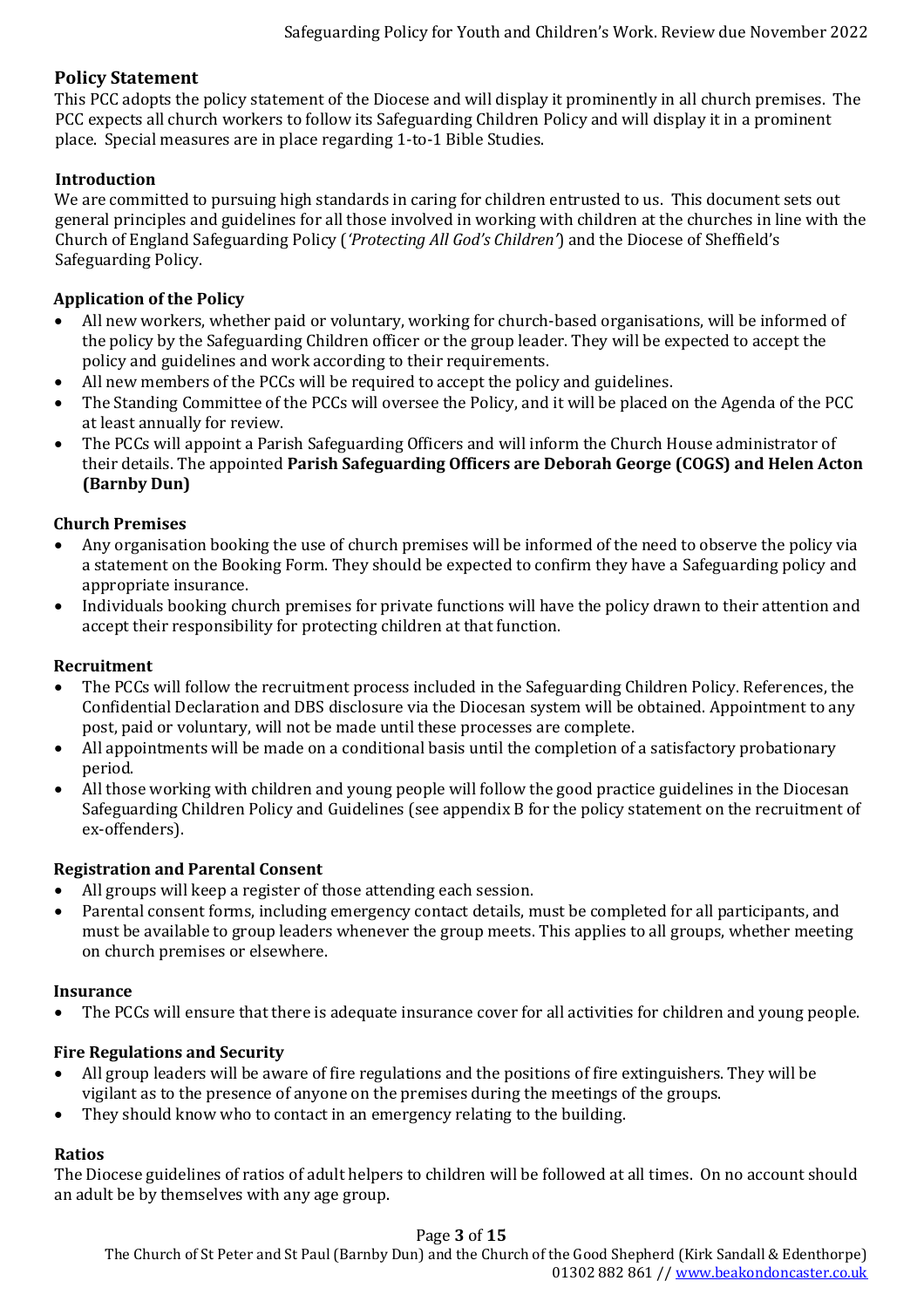| Age group    | <b>Staff</b> | <b>Children</b>                                              |
|--------------|--------------|--------------------------------------------------------------|
| $0-2$ years  | 1 for every  | 3                                                            |
| 2-3 years    | 1 for every  | 4                                                            |
| 3-5 years    | 1 for every  |                                                              |
| 5-8 years    | 1 for every  |                                                              |
| Over 8 years |              | 1 for the first 8 children and then 1 for each additional 12 |

# **General Guidelines for Relating to Children**

### **General Attitude to Children**

We want to treat the children in our care with respect and dignity. Therefore, we will want to:

- Avoid ridiculing, scapegoating, or humiliating children.
- Avoid showing favouritism to any particular children.
- Be aware of speech, tone of voice and body language and the effect that it has on the children.
- Treat each child as an individual and do not make comparisons between children (whether peers or siblings)
- Work hard to encourage the children, highlighting their strengths and where appropriate giving them responsibilities.
- Except for duly authorised, trained and DBS-checked volunteers, it is the church's policy that only female volunteers and those with parental responsibility for children present are allowed to help with crèche groups.

# **Physical Contact**

Physical contact is a normal part of many relationships. There is no reason to avoid appropriate physical contact with children in our care. However, we need to ensure that such contact is neither inappropriate nor misunderstood. Therefore, we will want to:

- Keep everything public avoid physical contact in any place or context that is not open and in sight of others.
- Remember that you will be stronger than most children.
- Avoid engaging in rough games or behaviour or in any activity that puts the child at unnecessary risk of injury.
- Avoid engaging in any activity or game that could be considered sexually provocative or stimulating.
- Avoid touch which is inappropriate to the age of the child touch should be related to the child or young person's needs, not the workers. Touch should be age-appropriate and generally initiated by the child or young person, rather than the worker.
- Respect the child allow them to decide how much physical contact to have with others and in most cases allow them to initiate.
- All children and young people are entitled to personal privacy and the right to decide how much physical contact they have with others, except in circumstances such as a medical emergency.
- Encourage each other to avoid behaviour that might be perceived to be inappropriate. This will usually mean raising our concerns with fellow leaders either on the spot (if urgent) or after the event. Where we have concerns that behaviour is inappropriate, we may need to take further action – see below.
- When giving first aid (or applying sun cream etc), encourage the child or young person to do what they can themselves but, in their best interests giving appropriate help where necessary.
- Team members should monitor one another in the area of physical contact. They should be free to help each other by constructively challenging anything which could be misunderstood or misconstrued.
- Concerns about abuse should always be reported.

# **Toileting**

Only female volunteers are to take children to the toilet. Helpers should generally wait outside for the child. If the child needs help in the toilet the leader can go in with the child, but the door should be kept unlocked.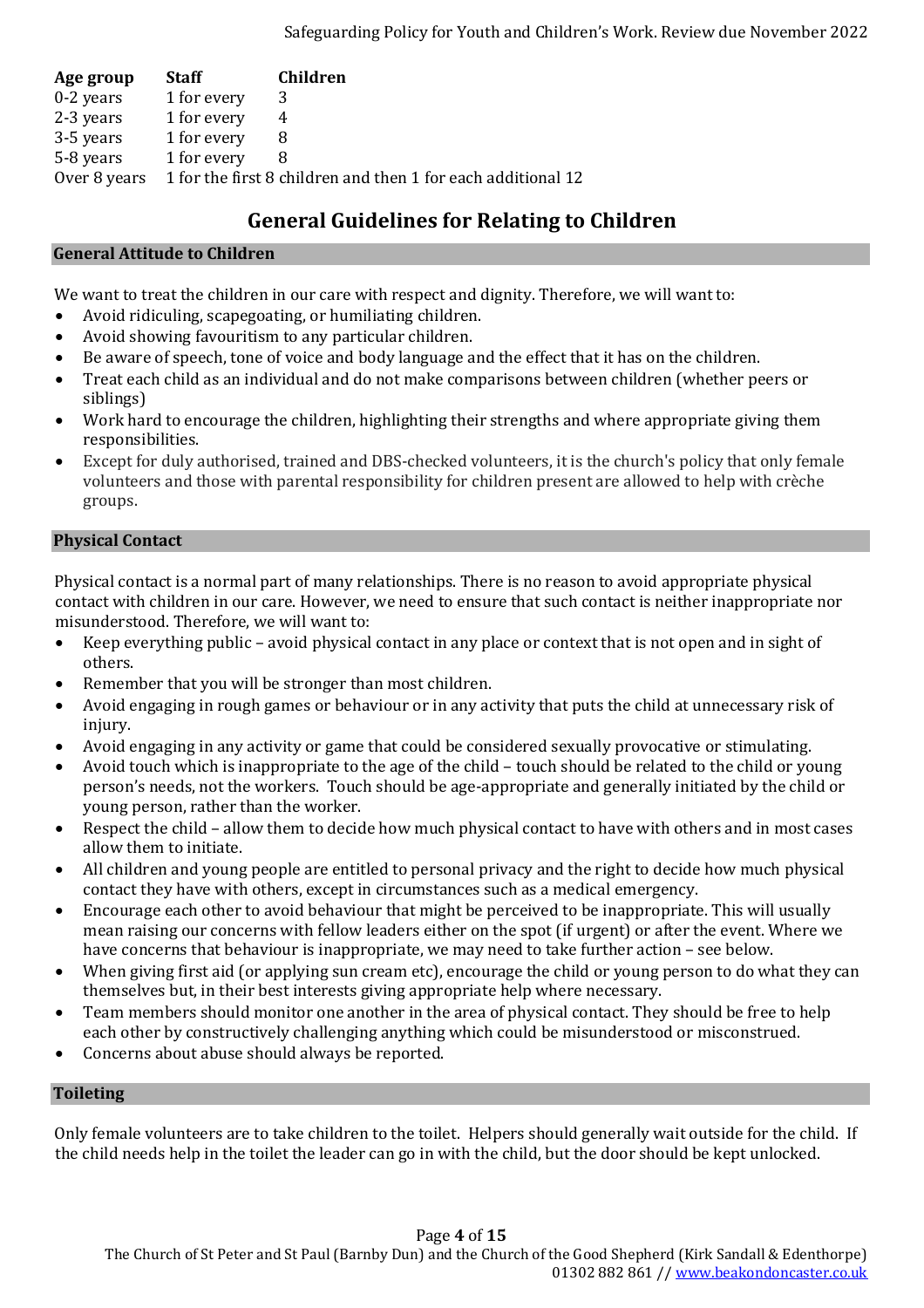# **Crèche**

Nappies may need to be changed during crèche. As a general principle, nappies must be changed by parents/carers, however, if you are female, the parents have given you permission, and you are comfortable doing so, then please follow these guidelines:

- Tell another leader you are about to change a nappy.
- Use the changing mat in crèche (unless an older child expresses discomfort or unease about being changed in public).
- Tell parents after the service that you had to change their child's nappy during crèche.
- Wash your hands afterwards using the sink in the toilet.

Some of the children in our younger groups may ask for help when it comes to toileting – in these instances it is best to get parents from Church, as a Group leader it is not your responsibility to help the children use the toilet, that remains with their parents. If a parent has asked you to help their child, and you are comfortable doing so then that is acceptable but do observe the guidelines above and remember that if you are uncomfortable helping a child use the toilet then you do not have to.

#### **Discipline**

From time to time, children will engage in unacceptable behaviour and as responsible leaders, we must be ready to discipline them. Our fundamental principle is to discipline out of a love and concern for the individual and group rather than just anger or irritation on our part.

#### **Dealing with unacceptable behaviour**

- Act sooner rather than later be observant and do not let situations get out of control.
- Ensure that you understand the situation as fully as possible give the children involved opportunity to explain.
- Pinpoint the behaviour that you find unacceptable.
- If appropriate, mention positive behaviour and encourage them to extend it.
- Avoid raising past (and possibly unrelated) behaviour in general terms e.g. 'What's wrong with you? You're always so selfish'.
- Explain to the child the implications of their behaviour for other individuals and the group as a whole.
- Ask them to respect other individuals and the group.
- If they refuse, lay down clear and specific rules and explain what will happen if these rules are not kept.
- Ensure that you carry out the action that you have indicated.
- Judge your response accordingly and escalate your sanction if children continue to misbehave for example:
	- o General request to behave acceptably.
	- o Specific rules (e.g., 'please don't climb on the table')
	- o Separate child from others
	- o Have the child sit in a particular place (e.g., in front of you or next to another leader)
	- o Speak to their parents later.
	- o Send them out / take them to their parents now.

#### **After the Event**

- Reflect on why the child may be behaving in this way.
- Reflect on whether there is something that can be changed in the structure of the club that would help remove the opportunity or temptation for unacceptable behaviour (e.g., are the children bored?)
- Discuss persistent unacceptable behaviour with other leaders and decide on a consistent course of action.
- Reflect on whether you should you alert the child's parents and ask their advice.

#### **General Guidelines**

- As leaders take a collective approach to discipline do not side with a child against another leader or allow children to play leaders off against each other.
- If you have concerns about the approach taken by a leader do raise your concerns but do not do it in front of the children – either take them aside there and then (if it is urgent) or speak to them afterwards.

#### Page **5** of **15**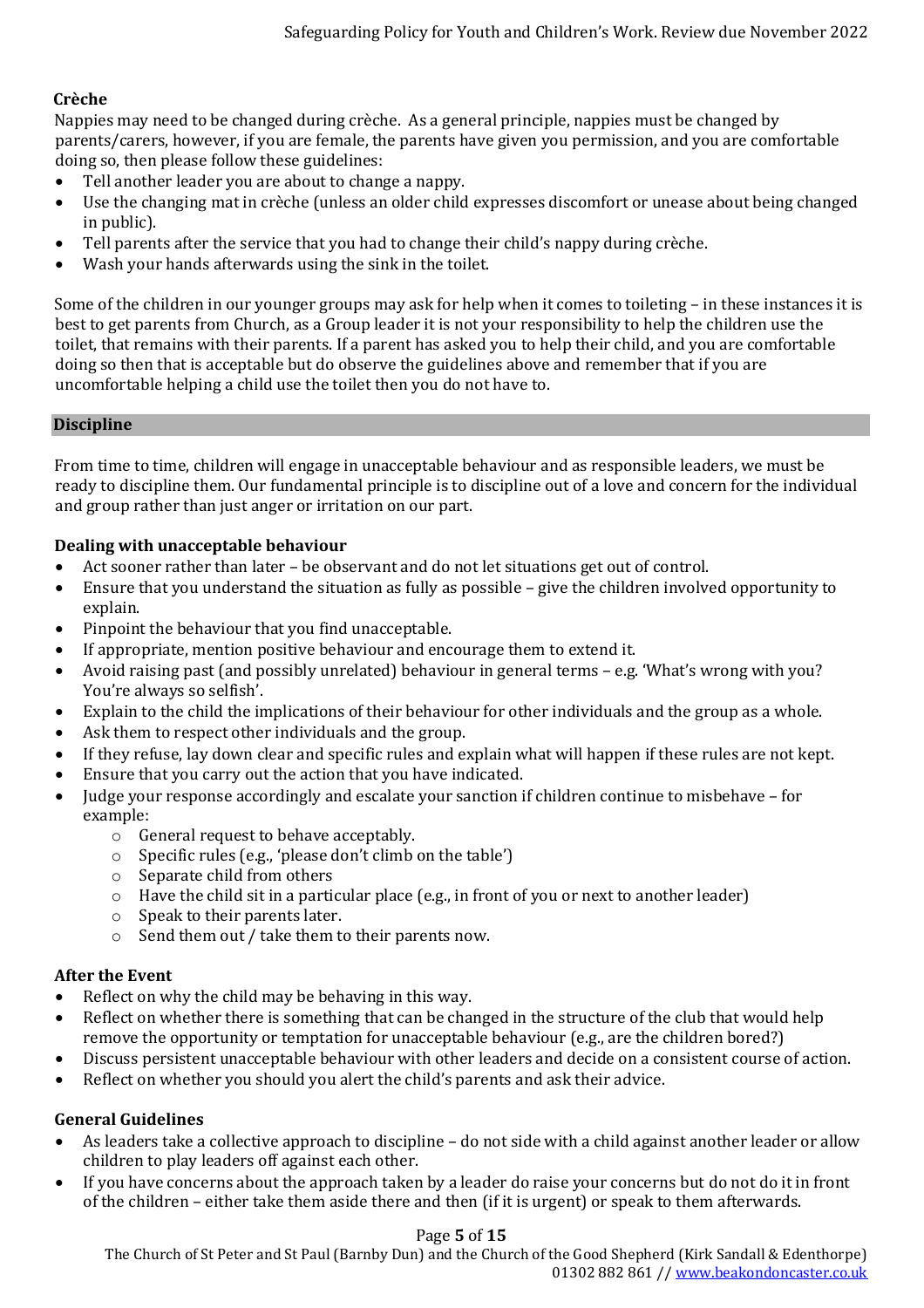- Be wise in deciding whether to discipline a child in front of others or whether to take them to one side.
- DO NOT use physical punishment (e.g., smacking)
- DO NOT shout, use a change in tone instead.
- Stop abusive peer activities (e.g., ridiculing, bullying, name-calling) at the earliest opportunity and make it clear that they will not be tolerated.

### **What to do if a child makes inappropriate advances or engages inappropriate behaviour**

- Tell the child that their language or behaviour is unacceptable, even if this is embarrassing for you or for them.
- Tell the Group Leader or Parish Safeguarding Officer of the incident, again, however embarrassing the incident might be.
- Agree with the Group Leader or Parish Safeguarding Officer what action should be taken to help the child and to minimise the chance of a recurrence.
- The Group Leader or Parish Safeguarding Officer should file a brief written record of the incident ideally within an hour (and within 24-hours at the absolute most).

### **Health & Safety**

We must be careful to ensure the safety of the children in our care.

- Ensure that you have access to a telephone and first aid kit in the place where you are meeting.
- Take special care with children when:
	- o crossing the road
	- o ascending and descending stairs
	- o where hot liquids are present (e.g., kitchen)
- Ensure that after the group has finished, the children are supervised until they are picked up by their parents.
- Ensure that you have an up-to-date copy of parent's contact details.
- Ensure that you are familiar with any specific medical requirements of the children in your care these are detailed on the Parent's Declaration forms stored in the Children's folder.
- Do not allow children with infectious illnesses to attend the group.
- Ensure that there is a route of escape in event of a fire.

# **Food and Hygiene**

- We will ensure basic hygiene in the preparation of food and drink.
- If any group is involved in the preparation or selling of food, at least one leader should have completed the food hygiene and food safety course to ensure good practice is followed.

# **First Aid and Accidents**

- Each group will have at least one adult present who has attended a basic course on first aid.
- There should be a properly stocked first aid kit accessible to each group.
- In the event of any accident, an incident and accident report form should be completed. This should be kept securely in a marked file. Parents should also be informed of any accident.

# **General Precautions for the Care of Children**

We must take reasonable precautions to ensure the safety and comfort of the children who are entrusted to our care. Although the process can seem a little excessive it is designed for the benefit of all concerned and is not meant to be offensive.

### **Selection of Leaders**

All those who will come into contact with children at the churches will be asked to complete a Confidential Declaration form and Job Application form before so doing. These forms ask for information regarding both past experience in working with children and any potential cause for concern (e.g., past convictions, allegations). The forms also ask for the names of two referees (these referees must satisfy certain conditions). The information collected will be used to assess an individual's suitability for work with children.

# Page **6** of **15**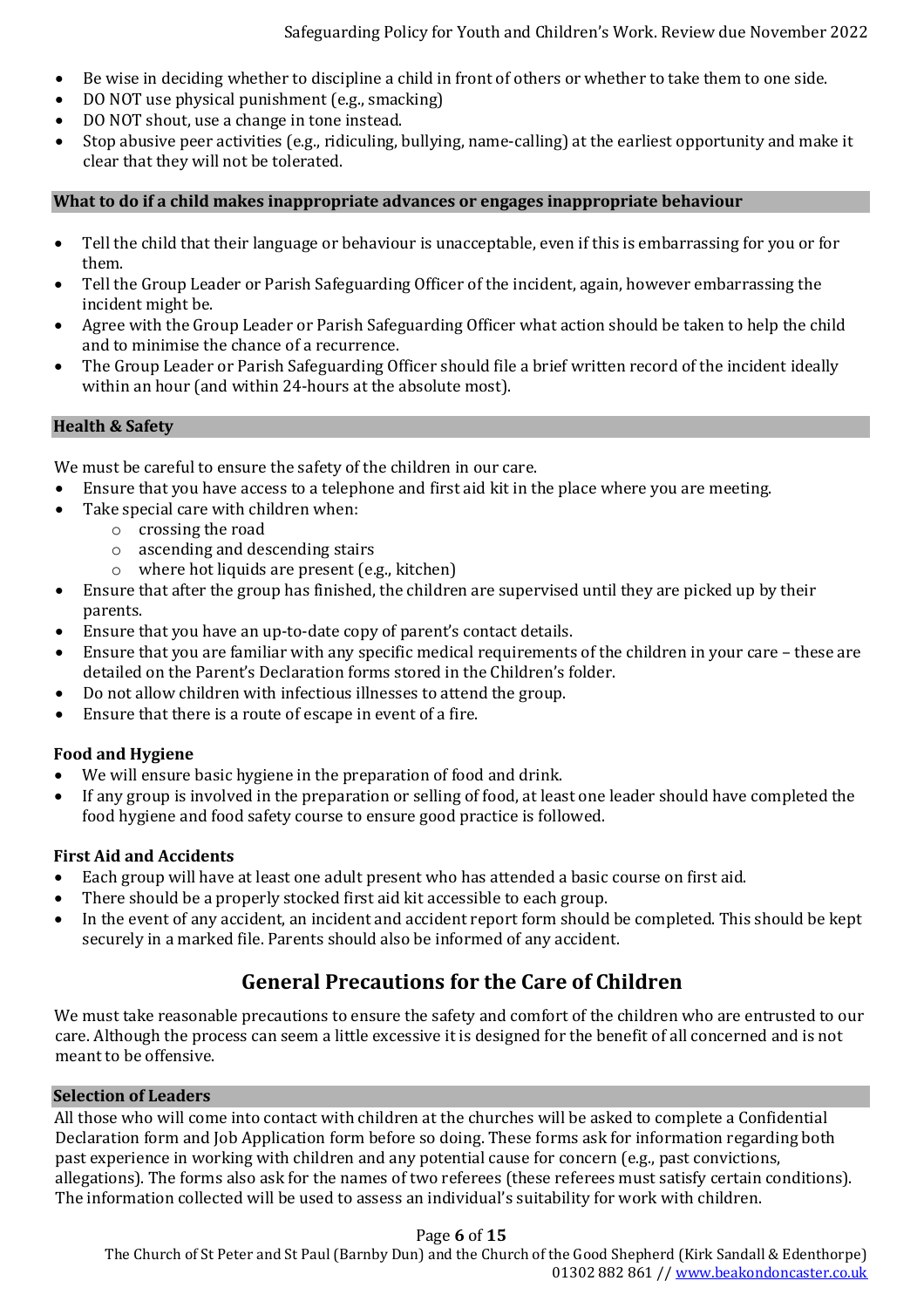All individuals will need to complete such a form in order to be involved in working with children at The churches. They may be asked to fill in a form again in subsequent academic years whilst they continue to be involved.

At least one reference will be taken up, with the referee being asked to complete a standard 'Referee's Declaration'.

All those who will be leading or helping with children's clubs will also be asked for a DBS disclosure. This must now be a DBS specifically for children's work at The churches. While an application for a DBS disclosure is being processed, a new helper may join in with a children's club but only if they are under the supervision of an experienced, DBS checked leader.

Only once the Parish Safeguarding Officer is satisfied that suitable scrutiny has taken place will the individual be able to take up a position involving work with children. In addition, it will be our general practice not to have a single individual alone with a group of children for a prolonged period of time.

Occasional helpers with the crèche, including mothers of the children in the crèche, will not be expected to produce a DBS disclosure, but there will always be a Supervisor in the Crèche who has satisfied the Parish Safeguarding Officer in this way. Occasional helpers will never be left in sole charge of a child or group of children.

Examples of those who will need to satisfy the Parish Safeguarding Officer include:

- Children's Church Group Leaders and Helpers
- Crèche Supervisors
- Children and Youth Group leaders
- Holiday Club Helpers
- Helpers with the children's programme at occasional events such as a Weekend Away

The rota for each of these activities will take these principles into account. This therefore has a bearing on which individuals are available to cover for a leader who is unable to make a particular club. The Parish Safeguarding Officer should therefore be informed of all such swaps **in advance** where possible.

#### **Parental and Child Information**

Prior to a child being involved in a Children's Group, we will ask those responsible for the child to complete a 'Parent's Declaration'. This form asks for information about the child (e.g., name, age, medical condition) and about the parent (e.g., contact information). The form also requests the parent's consent for their child's involvement. This form must be completed at the beginning of the club/activity.

#### **Registers**

We need to keep accurate records of the attendance of children and adults. Registers will be provided for this purpose.

#### **Incident Record Forms**

Should any out of the ordinary incident occur (e.g., accident, injury, allegation of abuse), an incident record sheet should be completed by those either involved or responsible for taking action. This form asks for information regarding the incident and what action was taken. Incident report forms can be found in the vestry desk drawer.

After completing an incident report form, please return it to the Parish Safeguarding Officer. An annual review will be completed by the PSO to determine where there are trends of incidents occurring.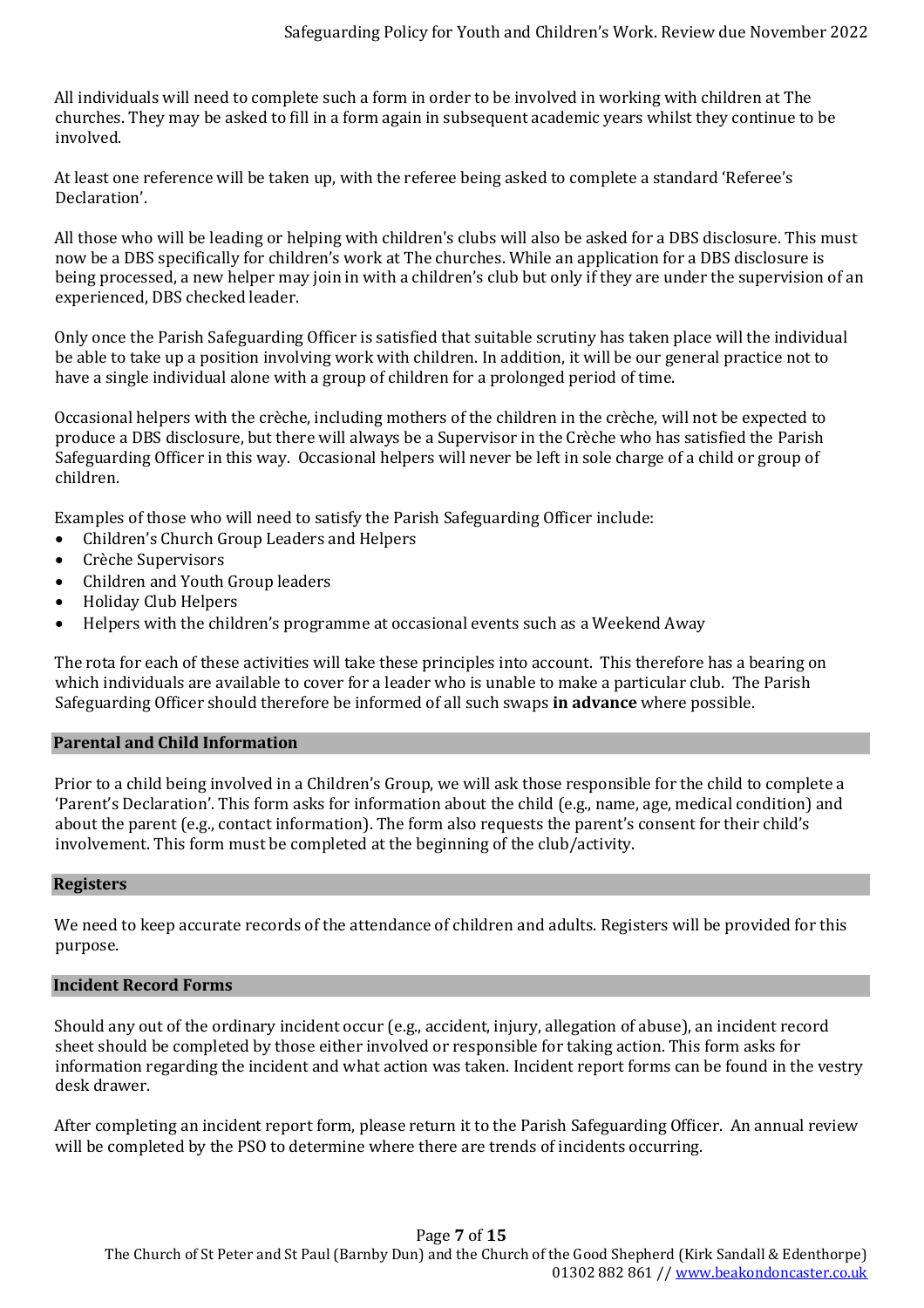#### **Maintaining Records**

Information collected as detailed above will need to be carefully stored for possible referral in the future. Information stored securely in a lockable filing cabinet in the church vestry includes:

- Completed Leader's Declaration forms
- Completed Referee's Declaration forms
- Completed Registers
- Completed Incident Record forms

Information stored in the Children's Folder includes:

- Completed Parent's Declaration forms with the emergency contact details.
- Registers currently in use.
- A copy of this policy and guidelines

These records will be kept indefinitely.

#### **Training**

We want to be able offer children the best possible care. We are committed to improving the leadership we offer to them. Therefore, we are committed to a continued pattern of training in teaching and looking after children (including the areas described in this document).

#### **Photography**

Images count as personal data under the General Data Protection Rules 2018. Therefore, before photographs of any kind are taken within children's groups the church requires consent in writing from a parent/guardian. If a photograph is taken by a Group Leader on their mobile phone for the purposes of a game/activity, this must be deleted immediately after use.

#### **Phone & Social Media Contact**

If Social Media, e-mail, or text messaging is used to contact children then the following guidelines should be adhered to:

- **Social Media:** Keep everything public and accessible to all users. Ensure that any social media is moderated and that there is appropriate access and password verification. If using Facebook, Twitter etc. ensure that the page you are using is one used for professional work purposes and not a personal page. Before sending any messages, please think how it could be interpreted by the recipient.
- **Text messaging:** Take extra care when using ensure that you save text messages as text files so that a record exists.

Leaders should not store contact details for young people on personal devices such as mobile phones and should refrain from contacting them via private messages.

#### **1-to-1 Arrangements**

1-to-1 bible studies are to be encouraged as a wonderful way of discipling young people, but leaders must be extra vigilant in these scenarios. The following guidance must be followed:

- Meetings must always take place in a public venue or with another leader present.
- Young people must always feel comfortable with the leader and know they are freely able to leave.

#### **Travel Arrangements**

Parents must be reminded that it is their responsibility to transport children to and from groups. Leaders must never be left alone with a young person, including car trips, or walking them home (unless parental consent has been explicitly granted). Where groups are being transported, the driver must ensure that suitable car seats are provided, and parental consent has been obtained.

#### Page **8** of **15**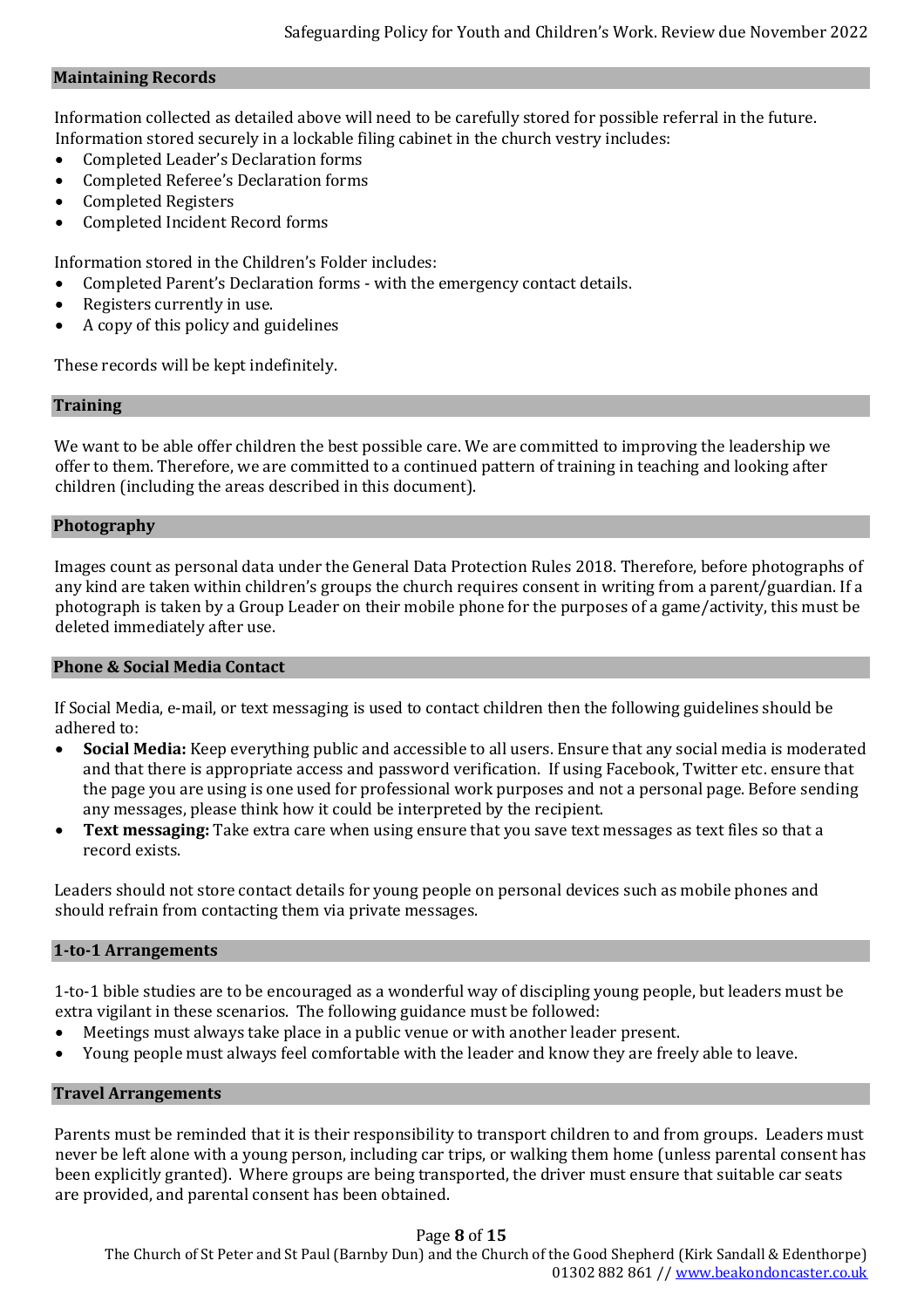# **Abuse and Neglect**

Sadly, abuse and neglect do occur. Without being paranoid, we need to recognise this and to be alert to the possibility of abuse or neglect by either those within or without The churches. An explanation of abuse and neglect and some signs that might be associated with them are given at the back of this document. The following sections detail what action should be taken if abuse is alleged or suspected.

### **What to do if a child begins a conversation regarding inappropriate behaviour**

The aim is to ensure that the child is given the opportunity to make the statement they want to make, as clearly and as fully as possible. This is **not** the time to investigate or to judge the matter. If possible, try to have another adult present whilst the child speaks (perhaps by delaying the conversation) However, do not prevent the child from speaking if this is not a possibility or if it would unduly inhibit the child.

# **Things to Do.**

- **Provide an environment in which the child can explain clearly and fully the nature of their complaint.**
	- o Give the child time to talk freely and without fear of being overheard.
	- o Give the child your full attention.
	- o Try to be sympathetic and to reassure the child that it is right to speak with you, e.g., 'Thank you for telling me'.
	- o Stay with the child until you feel they have said everything they want to say.
- **Explain**
	- $\circ$  Explain to the child what you will do next in a way that they can understand and assure them that you will let them know what happens.
	- o Find out whether they would be happy to speak to another adult about what they have said.
	- o Try not to leave them in a distressed state.
- **Follow Up the Incident**
	- o Write down as fully as possible the content of the conversation (include what you said and any observations of how the child appeared). Do this as soon as possible (ideally within an hour)
	- o Speak as soon as possible to a 'responsible person' as explained in the next section.
	- o Do not speak to anyone else about the matter at this stage.
	- $\circ$  If the child needs urgent medical attention, ensure that they receive it as soon as possible.
	- o Ensure that the child is kept informed of what is happening.
	- $\circ$  Until further action is taken, where there is continued contact with the child, try to ensure that this is as normal possible. Only discuss the issue further if the child raises it.
- **Remember**
	- o that the child may want the abuse to stop but still love the abuser
	- o that the child may think that you are able to stop the abuse without anything else happening to that the child may have been bribed or threatened not to talk
- **Pray**

# **Things to Avoid.**

- **Promising secrecy or confidentiality:** If pressed, explain that you will need to tell other responsible adults for the benefit of the child.
- **Investigating:** Be very careful not to put words into the child's mouth and don't press for information. Avoid asking questions except where it is absolutely necessary to clarify a point of detail.
- **Judging the situation:** Do not pass judgment on the child or the matter being presented. Rather just collect information. Even if they appear to you to have acted unwisely or to have broken a rule, at this stage avoid anything in your words or manner that is reproachful towards the child, e.g. 'Why didn't you tell me earlier?'
- **Embellishing details**: When making a disclosure to a Responsible Person (see below) try to recount only the facts the child confirmed to you, not what you suspect to be the case, this is important for the report to be accurate.
- **Panic or shock:** Try to retain your composure. Avoid appearing shocked or saying anything that might make the child feel more embarrassed about talking to you, e.g. 'I can't believe it!' 'Are you sure that this is true?'

#### Page **9** of **15**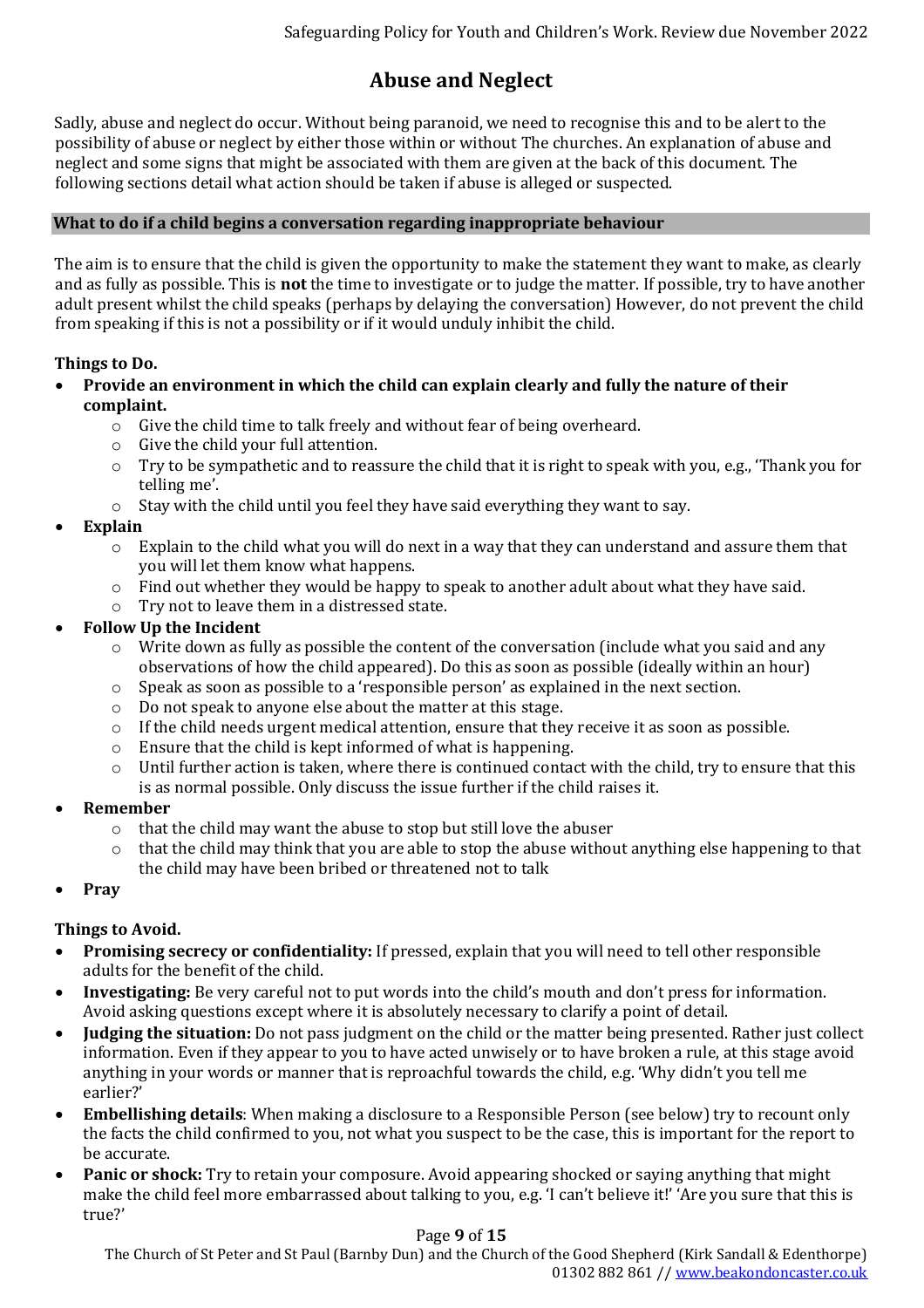#### **What to do if you receive an allegation of, or suspect abuse of any kind**

Children and young people should have the opportunity to raise any concerns about any health and safety or protection matters.

If you suspect, or any allegation is made to you (by a child or an adult), that some form of abuse has taken place (whether in the context of the churches activity or elsewhere), please contact one of the 'responsible persons' listed below as soon as possible. In normal circumstances those nearer the top of the list should be approached first. However, if one or more of the individuals is implicated in the suspicion or allegation, please contact one of the other 'responsible persons'. If all are implicated, you will need to contact a responsible external agency (e.g., Diocese of Sheffield Safeguarding Office, Social Services, NSPCC).

- The Parish Safeguarding Officers: **Deborah George (COGS) and Helen Acton (Barnby Dun)**
- The Minister: **Tom Brown**
- 
- 

• Pastoral Workers: **Deborah George (COGS) & Margaret Ottewell (Barnby Dun)** • One of the Church Wardens: **Christine Rose & Lynn Shaw (COGS) Colin Naylor (Barnby Dun)**

The action the 'responsible person' will take depends on the exact nature of the suspicion or allegation. In all cases they will:

- Ascertain from you the precise details of the allegation or suspicion (they may ask you to fill out an 'incident report' form)
- Inform other 'responsible persons' if necessary and appropriate.
- Keep a written record of information collected and decisions made using the 'incident report' form.

In addition, they will take the following action:

#### *In the case of a suspicion or allegation of sexual abuse:*

- Limit their investigation to clarifying specific details.
- Refer it to the Incumbent and/or Parish Safeguarding Officer and the Diocesan Safeguarding Adviser.
- If it is urgent contact the Social Services Duty Worker, Police Child Protection Team or Sheffield Diocesan Safeguarding Officer for advice ensure that you then inform the Incumbent and the Parish Safeguarding Officer that this has been done.

*In the case of a suspicion or allegation of other serious forms of abuse:*

• Contact the Social Services Duty Worker, Police Child Protection Team or Sheffield Diocesan Safeguarding Officer for advice on the appropriate action to take.

*In the case of physical assault:*

- Ensure that medical attention has been received.
- Ensure that the police have been alerted.

If, at any stage, you feel that the child is in imminent danger, you should contact the police or Social Services immediately.

**If you are not satisfied with the action that has been taken, then you retain a responsibility as a member of the public to report serious matters to the Social Services Department and should do so without hesitation.**

#### **What are abuse and neglect?**

# **Abuse**

Abuse involves potentially or actually causing harm to a child. It can take a number of forms, including the following: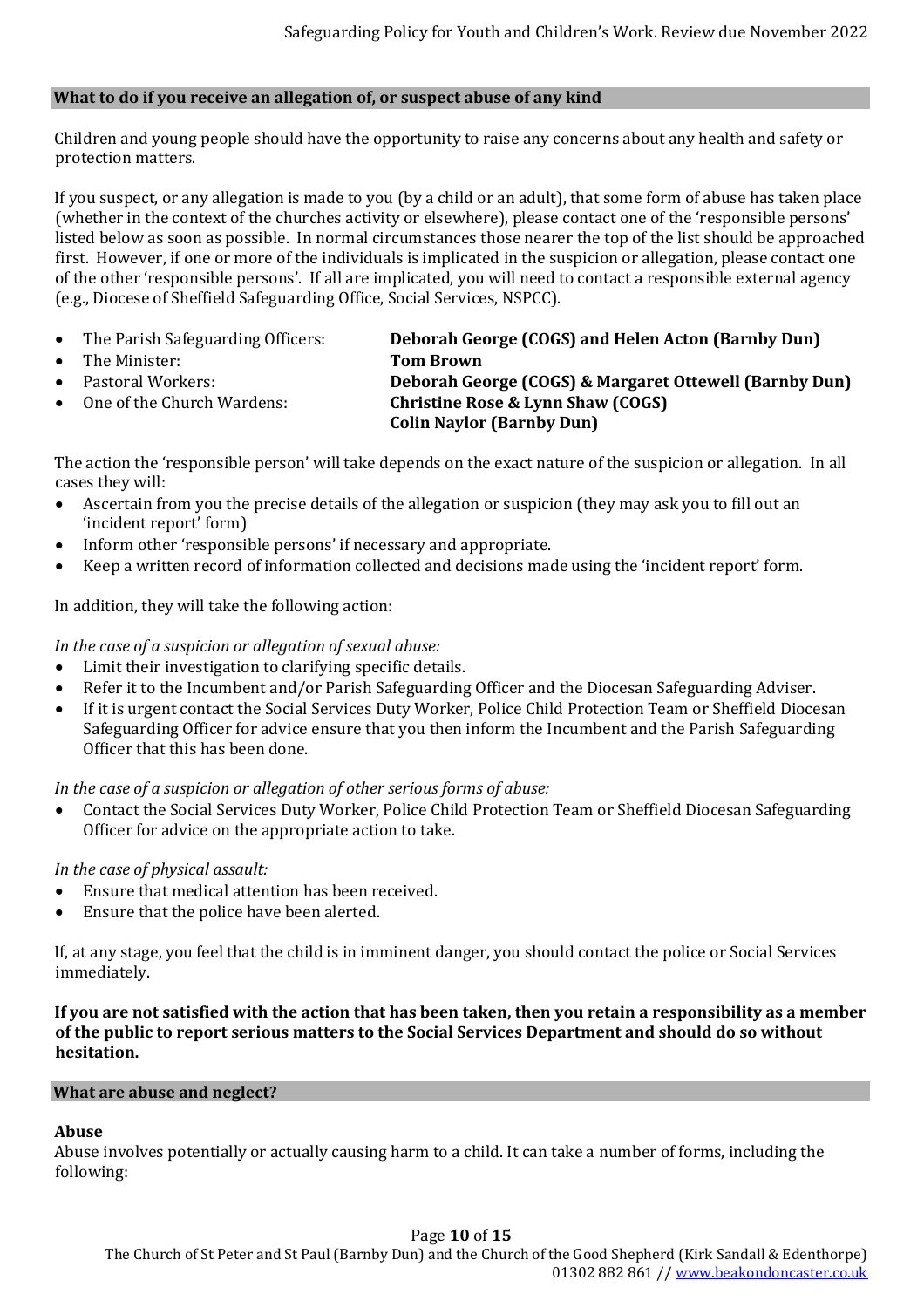- i. **Emotional Abuse:** Persistent emotional ill-treatment of a child such as to cause severe and persistent adverse effects on the child's emotional development. It may involve conveying to children that they are worthless, unloved, or inadequate. It may also involve frequently frightening a child or making them feel in danger or persistent rejection or humiliation.
- ii. **Physical Abuse:** Causing physical harm to a child.
- iii. **Sexual Abuse:** Actual or potential involvement of a child in sexual activity or sexually inappropriate behaviour (including the production or use of pornographic material), whether or not the child is aware of what is happening. This includes deliberately causing a child to look at such material or activity.
- iv. **Domestic abuse:** Domestic abuse is any incident of threatening behaviour, violence, or abuse (psychological, physical, sexual, financial, or emotional) between adults who are or have been intimate partners or family members, regardless of their gender or sexuality. Domestic abuse has an impact on children because: they are at an increased risk of physical injury (by accident or because they attempt to intervene); they are greatly distressed by witnessing the physical and emotional suffering of a parent; exposure to parental conflict can lead to serious anxiety and distress; children in violent households are more likely to be exposed to other forms of abuse.
- v. **Spiritual abuse:** Within faith communities harm can be cause by the inappropriate use of religious belief or practice, including the misuse of leadership authority or discipline, oppressive teaching, obtrusive/healing, and deliverance ministries (including abuse linked to belief in spiritual possession) or rituals, any of which may result in children experiencing physical, emotional, or sexual harm.

#### vi. **Group leaders should also be aware that other forms of abuse can occur:**

- Stranger abuse
- By electronic communication, including internet abuse, or texting.
- Bullying including by electronic communication
- Fabricated or induced illness
- Abuse of disabled children
- Deliberate self-harm
- Allegations of possession by evil spirits
- Child trafficking including county lines
- Sexual exploitation
- Forced marriage
- Peer abuse including sexual abuse such as upskirting, etc.
- Online abuse including being drawn into extremist groups, pornography or online gambling, etc.

#### **Neglect**

Neglect involves a persistent failure to meet a child's basic needs. This includes failure to provide adequate food, shelter, clothing, or appropriate medical care. It also includes failure to take reasonable steps to protect a child from potential or actual harm.

#### **General Observations**

- Abuse may be spontaneous or organised. Organised abuse involves one or more abusers and a number of abused children.
- Most cases of abuse or neglect involve those already known to the child rather than complete strangers.
- Abuse may be inflicted by other children.
- Children with special needs are especially vulnerable to abuse.

#### **What signs are there of abuse?**

Abuse and neglect of children can be difficult to spot. However, any of the following observations may be a sign of abuse or neglect. However, in many cases, there will be another explanation.

#### **General Indicators / Indicators of Emotional Abuse**

#### Page **11** of **15**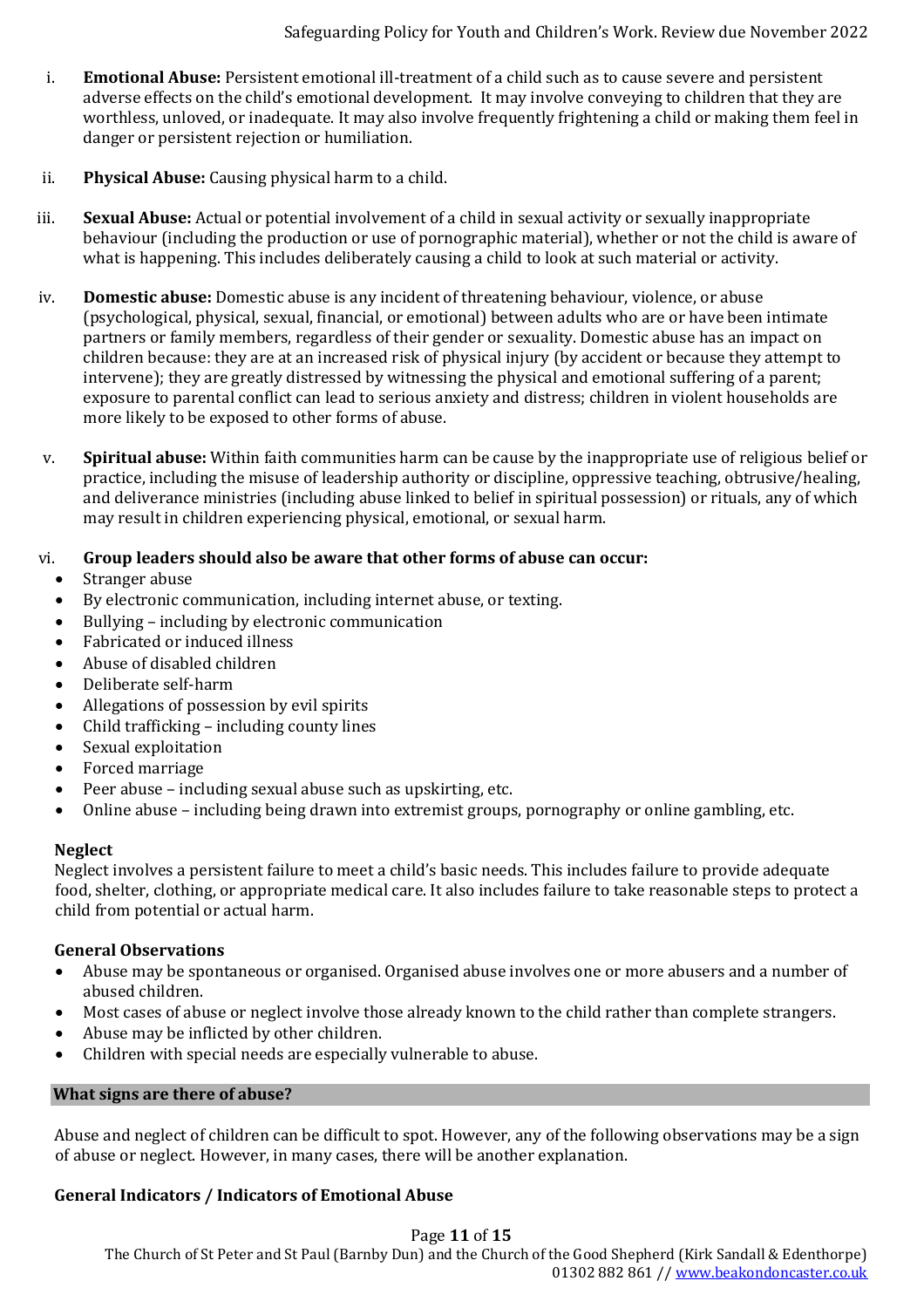In general, **changes** in a child's behaviour or mood, either suddenly or over a period of time, may be significant. Such changes may be particularly important where a child becomes more **withdrawn** or more **aggressive**. Examples of such changes are listed below.

### **Mood**

- Anxiety or depression
- 'Frozen watchfulness'
- Loss of ability to learn or concentrate.
- Obsessions, phobias, or fears
- Loss of self-esteem

#### **Behaviour towards others**

- Excessive attention seeking
- Truancy, running away or withdrawal.
- **Aggression**
- Stealing or Lying
- 'Clinginess'

### **Lifestyle**

- Loss of appetite
- Eating disorders
- Severe sleep disturbances and persistent tiredness

### **Indicators of Physical Abuse**

- Reluctance to reveal parts of the body (e.g., remove a jumper when hot)
- Repeated urinary infections or tummy pains.
- Marks of injury, especially injuries which:
	- o have not received medical attention.
	- o are not consistent with the explanation provided.
	- o occur to the body in places not usually exposed to falls and other accidents.

#### **Guide to Injuries**

- Bruises, especially:
	- o those in or around the mouth
	- o those of different colours (indicates injuries of different ages)
	- o those from fingertips, especially on arms, chest or face indicating tight gripping or shaking.
	- o those from belt, implement, hand.
	- o those around earlobes (also signs of tears)
	- o those to head or soft tissue areas of the body
- Bite-marks
- Burns and scalds, especially:
	- o those with a clear outline in particular, circular (e.g., cigarette burn) or linear (e.g., from hot metal rod)
	- o those of a uniform depth over a large area
	- o those caused by friction (e.g., from being pulled across a carpet)
	- $\circ$  those surrounded by a clear water line (e.g., from immersion or pouring of hot water)
	- o those surrounded by splash marks (e.g., where hot liquid has been thrown)
	- o those that have caused scars (indicating previous burns)
- Fractures, especially:
	- o Any fracture on a child under one year
	- o Any skull fracture on a child under four years
- Cuts, scratches

# **Indicators of Sexual Abuse**

- Level of sexual knowledge inappropriate to the child's age
- Indication of sexual activity through words, stories, drawing, games, or behaviour

#### Page **12** of **15**

The Church of St Peter and St Paul (Barnby Dun) and the Church of the Good Shepherd (Kirk Sandall & Edenthorpe)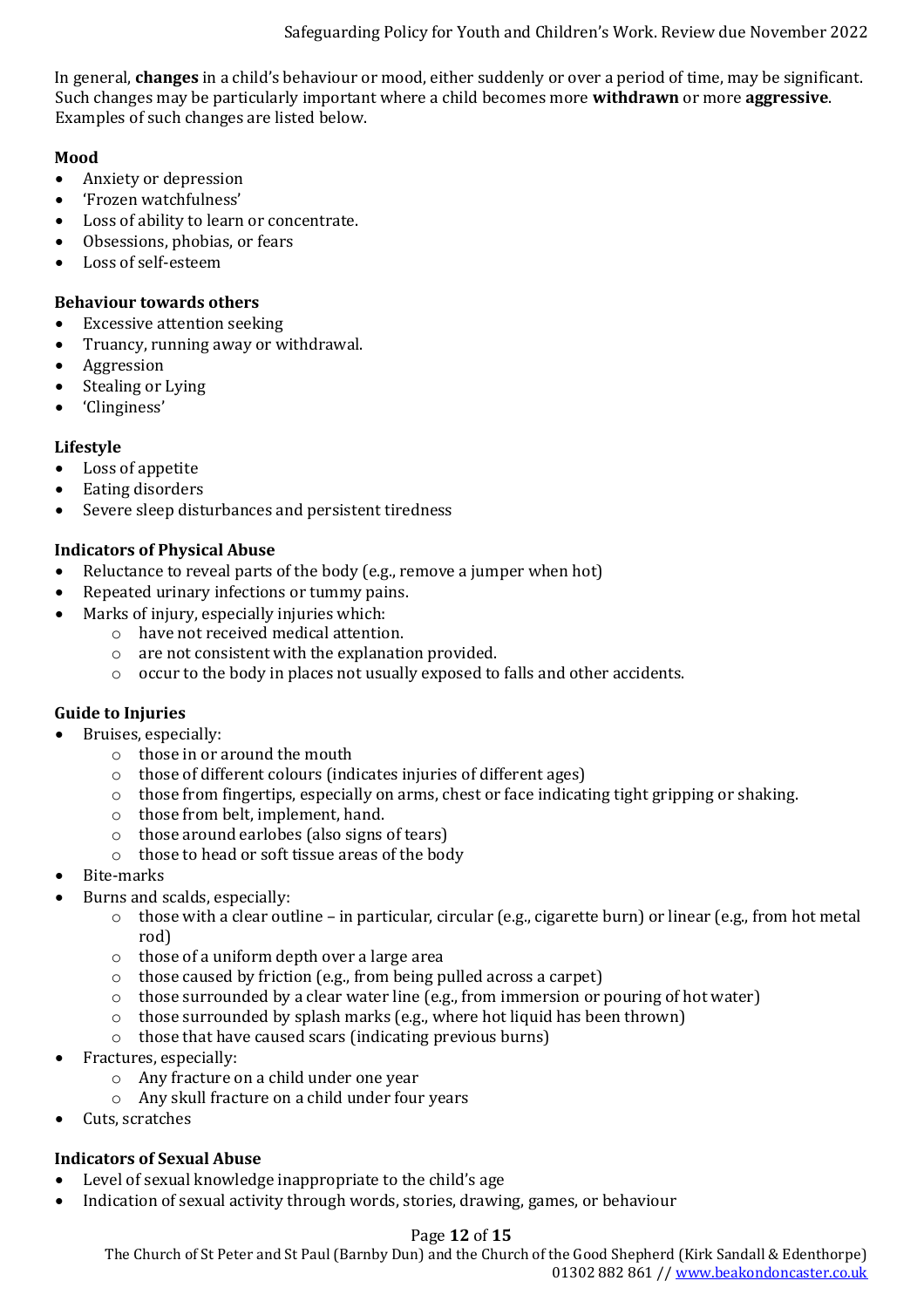Safeguarding Policy for Youth and Children's Work. Review due November 2022

- Inappropriate sexual behaviour towards adults or other children, especially where surprising given the age of the child.
- Pre-occupation with sexual matters and requests for sexual advice
- Allusions to unusual practices (e.g., unusual bed-sharing arrangements at home)

### **Neglect**

- Under-nourishment
- Failure to grow.
- Constant hunger
- Stealing food
- Untreated illness

Each person involved in leading activities within the church community will agree to abide by this policy and the guidelines established by this church.

| The Rev'd Tom Brown, Vicar                  |  | 2021' |
|---------------------------------------------|--|-------|
| Mr Colin Naylor, Churchwarden of Barnby Dun |  | 2021/ |
| Mrs Christine Rose, Churchwarden of COGS    |  | 2021' |
| Mrs Lynn Shaw, Churchwarden of COGS         |  | 2021  |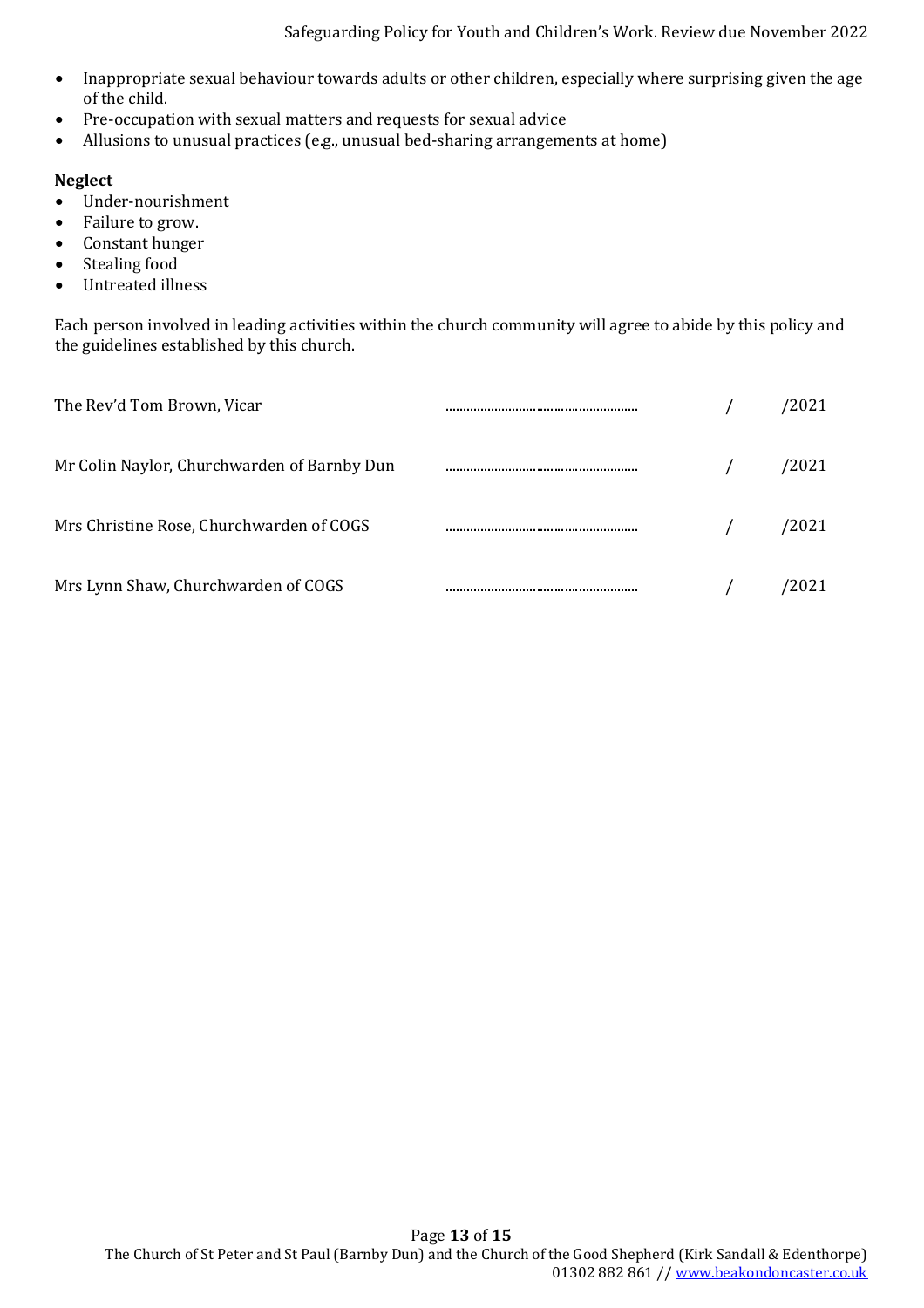# **APPENDIX B: POLICY STATEMENT ON THE RECRUITMENT OF EX-OFFENDERS**

As an organisation assessing applicants' suitability for positions which are included in the Rehabilitation of Offenders Act 1974 (Exceptions) Order using criminal record checks processed through the Disclosure and Barring Service (DBS), the PCCs:

- a. complies fully with the [DBS Code of Practice](https://www.gov.uk/government/publications/dbs-code-of-practice) and undertakes to treat all applicants for voluntary or paid positions fairly.
- b. undertakes not to discriminate unfairly against any subject of a criminal record check on the basis of a conviction or other information revealed.
- c. can only ask an individual to provide details of convictions and cautions that the churches are legally entitled to know about. Where a DBS certificate at either standard or enhanced level can legally be requested (where the position is one that is included in the Rehabilitation of Offenders Act 1974 (Exceptions) Order 1975 as amended, and where appropriate Police Act Regulations as amended).
- d. can only ask an individual about convictions and cautions that are not protected.
- e. is committed to the fair treatment of its staff, potential staff or users of its services, regardless of race, gender, religion, sexual orientation, responsibilities for dependants, age, physical/mental disability or offending background.
- f. has a written policy on the recruitment of ex-offenders, which is made available to all DBS applicants at the start of the recruitment process.
- g. actively promotes equality of opportunity for all with the right mix of talent, skills and potential and welcome applications from a wide range of candidates, including those with criminal records.
- h. selects all candidates for interview based on their skills, qualifications and experience.
- i. only submits an application for a criminal record check to the DBS after a thorough risk assessment has indicated that one is both proportionate and relevant to the position concerned. For those positions where a criminal record check is identified as necessary, all application forms, job adverts, and recruitment briefs will contain a statement that an application for a DBS certificate will be submitted in the event of the individual being offered the position.
- j. ensures that all those who are involved in its recruitment process have been suitably trained to identify and assess the relevance and circumstances of offences, and that they have received appropriate guidance and training in the relevant legislation relating to the employment of ex-offenders, e.g., the Rehabilitation of Offenders Act 1974.
- k. ensures that at interview, or in a separate discussion, an open and measured discussion takes place on the subject of any offences or other matter that might be relevant to the position. Failure to reveal information that is directly relevant to the position sought could lead to withdrawal of an offer of employment.
- l. makes every subject of a criminal record check submitted to DBS aware of the existence of the [code of](https://www.gov.uk/government/publications/dbs-code-of-practice)  [practice](https://www.gov.uk/government/publications/dbs-code-of-practice) and makes a copy available on request.
- m. undertakes to discuss any matter revealed on a DBS certificate with the individual seeking the position before withdrawing a conditional offer of employment.

#### **Further information regarding conviction information**

On the 29 May 2013, legislation came into force that allows certain old and minor cautions and convictions to no longer be subject to disclosure. In addition, employers will no longer be able to take an individual's old and minor cautions and convictions into account when making decisions.

#### Page **14** of **15**